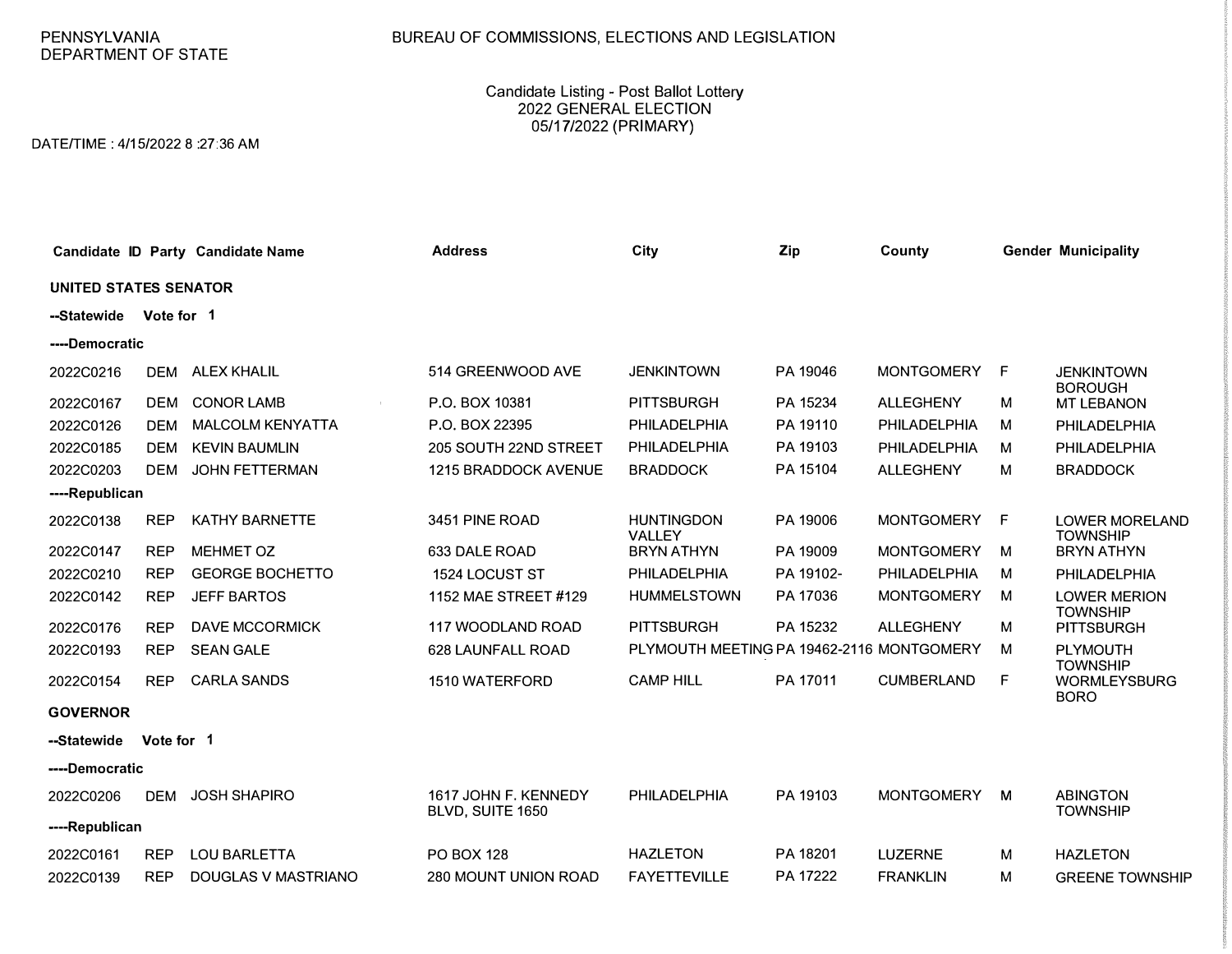## Candidate Listing - Post Ballot Lottery 2022 GENERAL ELECTION 05/17/2022 (PRIMARY)

|                            |            | Candidate ID Party Candidate Name | <b>Address</b>                     | City                                      | Zip       | County              |    | <b>Gender Municipality</b>           |
|----------------------------|------------|-----------------------------------|------------------------------------|-------------------------------------------|-----------|---------------------|----|--------------------------------------|
| 2022C0247                  | <b>REP</b> | <b>NCHE ZAMA</b>                  | <b>PO BOX 343</b>                  | <b>EAST</b><br><b>STROUDSBURG</b>         | PA 18301- | <b>NORTHAMPTON</b>  | M  | <b>WIND GAP BORO</b>                 |
| 2022C0163                  | <b>REP</b> | <b>DAVE WHITE</b>                 | 2747 SPRINGHILL ROAD               | <b>SECANE</b>                             | PA 19018  | <b>DELAWARE</b>     | M  | <b>RIDLEY TOWNSHIP</b>               |
| 2022C0224                  | <b>REP</b> | <b>MELISSA HART</b>               | <b>PO BOX 22</b>                   | <b>BRADFORDWOODS</b>                      | PA 15015  | <b>ALLEGHENY</b>    | F  | <b>BRADFORD WOODS</b>                |
| 2022C0195                  | <b>REP</b> | <b>BILL MCSWAIN</b>               | 804 N. NEW STREET                  | <b>WEST CHESTER</b>                       | PA 19380  | <b>CHESTER</b>      | М  | <b>WEST CHESTER</b>                  |
| 2022C0238                  | <b>REP</b> | <b>CHARLIE GEROW</b>              | 4725 CHARLES ROAD                  | <b>MECHANICSBURG</b>                      | PA 17050  | <b>CUMBERLAND</b>   | М  | <b>HAMPDEN</b><br><b>TOWNSHIP</b>    |
| 2022C0192                  | <b>REP</b> | <b>JOE GALE</b>                   | 628 LAUNFALL ROAD                  | PLYMOUTH MEETING PA 19462-2116 MONTGOMERY |           |                     | M  | <b>PLYMOUTH</b><br><b>TOWNSHIP</b>   |
| 2022C0204                  | <b>REP</b> | <b>JAKE CORMAN</b>                | PO BOX 61776                       | <b>HARRISBURG</b>                         | PA 17106- | <b>CENTRE</b>       | M  | <b>BELLEFONTE</b>                    |
| <b>LIEUTENANT GOVERNOR</b> |            |                                   |                                    |                                           |           |                     |    |                                      |
| --Statewide                | Vote for 1 |                                   |                                    |                                           |           |                     |    |                                      |
| ----Democratic             |            |                                   |                                    |                                           |           |                     |    |                                      |
| 2022C0207                  | <b>DEM</b> | <b>AUSTIN DAVIS</b>               | P.O BOX 304                        | <b>MCKEESPORT</b>                         | PA 15134- | <b>ALLEGHENY</b>    | M  | <b>MCKEESPORT</b>                    |
| 2022C0249                  | <b>DEM</b> | <b>RAY SOSA</b>                   | P.O. BOX 323                       | <b>WYNCOTE</b>                            | PA 19095  | <b>MONTGOMERY</b>   | М  | <b>CHELTENHAM</b><br><b>TOWNSHIP</b> |
| 2022C0137                  | <b>DEM</b> | <b>BRIAN SIMS</b>                 | 505 S SARTAIN ST                   | PHILADELPHIA                              | PA 19147  | <b>PHILADELPHIA</b> | М  | PHILADELPHIA                         |
| ----Republican             |            |                                   |                                    |                                           |           |                     |    |                                      |
| 2022C0145                  | <b>REP</b> | <b>CLARICE SCHILLINGER</b>        | <b>PO BOX 481</b>                  | <b>HARRISBURG</b>                         | PA 17108  | <b>MONTGOMERY</b>   | F  | <b>HORSHAM</b>                       |
| 2022C0240                  | <b>REP</b> | <b>JAMES EARL JONES</b>           | 350 N YORK RD B-16                 | <b>HATBORO</b>                            | PA 19040- | <b>MONTGOMERY</b>   | M  | <b>HATBORO</b>                       |
| 2022C0166                  | <b>REP</b> | <b>RICK SACCONE</b>               | 404 BOSTON HOLLOW ROAD ELIZABETH   |                                           | PA 15037  | <b>ALLEGHENY</b>    | M  | <b>ELIZABETH</b><br><b>TOWNSHIP</b>  |
| 2022C0237                  | <b>REP</b> | <b>JOHN BROWN</b>                 | 500 SOUTH 7TH STREET               | <b>BANGOR</b>                             | PA 18013  | <b>NORTHAMPTON</b>  | M  | <b>BANGOR BOROUGH</b>                |
| 2022C0239                  | <b>REP</b> | <b>CHRIS FRYE</b>                 | P.O. BOX 5305                      | <b>NEW CASTLE</b>                         | PA 16105  | <b>LAWRENCE</b>     | M  | <b>CITY OF NEW</b><br><b>CASTLE</b>  |
| 2022C0243                  | <b>REP</b> | <b>JEFF COLEMAN</b>               | POST OFFICE BOX 23173              | <b>PITTSBURGH</b>                         | PA 15222  | <b>CUMBERLAND</b>   | M  | <b>LEMOYNE</b>                       |
| 2022C0234                  | <b>REP</b> | <b>RUSS DIAMOND</b>               | 305 WEST SHERIDAN<br><b>AVENUE</b> | <b>ANNVILLE</b>                           | PA 17003  | <b>LEBANON</b>      | м  | <b>ANNVILLE</b><br><b>TOWNSHIP</b>   |
| 2022C0169                  | <b>REP</b> | <b>CARRIE LEWIS DELROSSO</b>      | 662 7TH STREET                     | <b>OAKMONT</b>                            | PA 15139  | <b>ALLEGHENY</b>    | F. | <b>OAKMONT</b>                       |
| 2022C0160                  | <b>REP</b> | <b>TEDDY DANIELS</b>              | <b>1841 THE HIDEOUT</b>            | <b>LAKE ARIEL</b>                         | PA 18436  | <b>WAYNE</b>        | M  | <b>LAKE TWP</b>                      |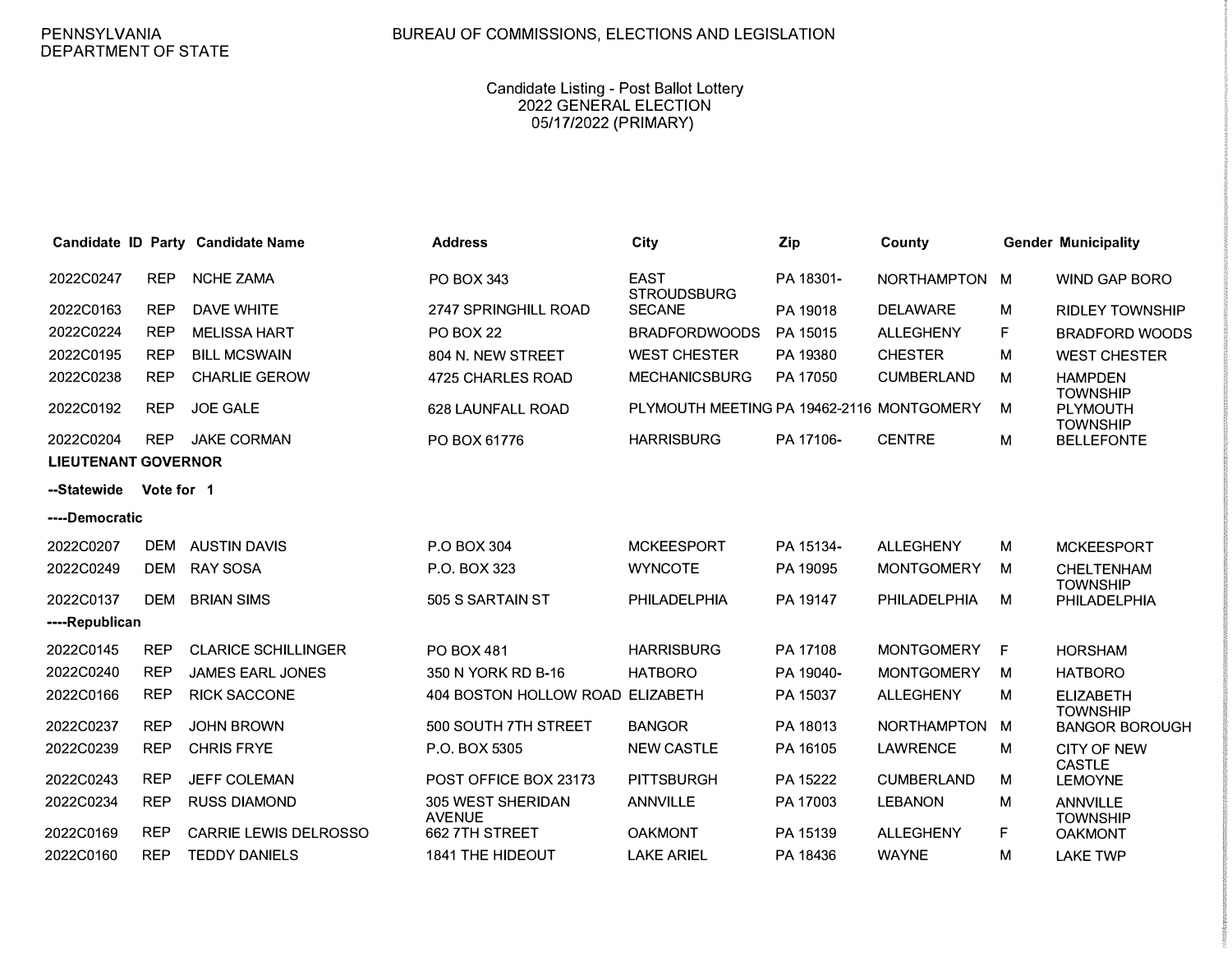### Candidate Listing - Post Ballot Lottery 2022 GENERAL ELECTION 05/17/2022 (PRIMARY)

|                                             |            | <b>REPRESENTATIVE IN CONGRESS</b> |                   |               |           |               |   |                            |
|---------------------------------------------|------------|-----------------------------------|-------------------|---------------|-----------|---------------|---|----------------------------|
|                                             |            |                                   | <b>Address</b>    | City          | Zip       | County        |   | <b>Gender Municipality</b> |
| --15th Congressional District<br>Vote for 1 |            |                                   |                   |               |           |               |   |                            |
| ----Republican                              |            |                                   |                   |               |           |               |   |                            |
| 2022C0153                                   | <b>REP</b> | <b>GLENN GT THOMPSON</b>          | 602 WALNUT STREET | <b>HOWARD</b> | PA 16841- | <b>CENTRE</b> | м | <b>HOWARD TOWNSHIP</b>     |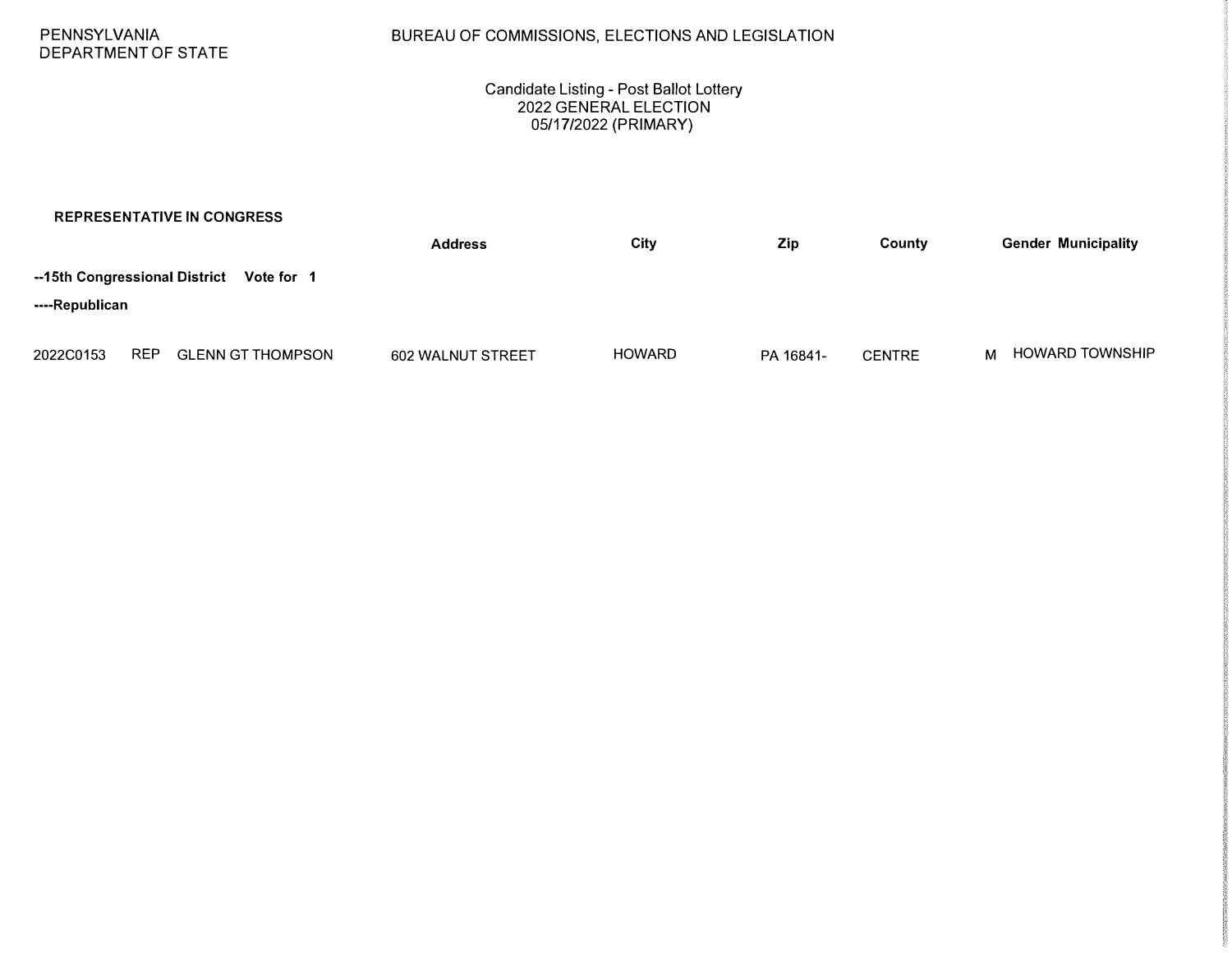# BUREAU OF COMMISSIONS, ELECTIONS AND LEGISLATION

## Candidate Listing - Post Ballot Lottery 2022 GENERAL ELECTION 05/17/2022 (PRIMARY)

### **REPRESENTATIVE IN THE GENERAL ASSEMBLY**

|                                            |            | <b>Candidate ID Party Candidate Name</b> | <b>Address</b>      | City               | Zip      | County        |   | <b>Gender Municipality</b> |
|--------------------------------------------|------------|------------------------------------------|---------------------|--------------------|----------|---------------|---|----------------------------|
|                                            |            | -- 77th Legislative District Vote for 1  |                     |                    |          |               |   |                            |
| ----Democratic                             |            |                                          |                     |                    |          |               |   |                            |
| 2022C0323                                  | <b>DEM</b> | <b>H SCOTT CONKLIN</b>                   | 339 KEPP RD         | <b>PHILIPSBURG</b> | PA 16866 | <b>CENTRE</b> | M | <b>RUSH TOWNSHIP</b>       |
| ----Republican                             |            |                                          |                     |                    |          |               |   |                            |
| 2022C0509                                  | <b>REP</b> | <b>STEVE YETSKO</b>                      | 295 MILES HOLLOW RD | <b>JULIAN</b>      | PA 16844 | <b>CENTRE</b> | M | <b>HUSTON TOWNSHIP</b>     |
| --82nd Legislative District<br>Vote for 1  |            |                                          |                     |                    |          |               |   |                            |
| ----Democratic                             |            |                                          |                     |                    |          |               |   |                            |
| 2022C0596                                  | <b>DEM</b> | <b>PAUL TAKAC</b>                        | PO BOX 1142         | <b>LEMONT</b>      | PA 16851 | <b>CENTRE</b> | M | <b>COLLEGE TOWNSHIP</b>    |
| ----Republican                             |            |                                          |                     |                    |          |               |   | <b>STATE COLLEGE</b>       |
| 2022C0270                                  | <b>REP</b> | <b>JUSTIN V BEHRENS</b>                  | 558 CLARENCE AVE    | STATE COLLEGE      | PA 16803 | <b>CENTRE</b> | M | <b>BORO</b>                |
| --171st Legislative District<br>Vote for 1 |            |                                          |                     |                    |          |               |   |                            |
| ----Democratic                             |            |                                          |                     |                    |          |               |   |                            |
| 2022C0872                                  | <b>DEM</b> | <b>ROBERT ZEIGLER</b>                    | <b>PO BOX 518</b>   | <b>MILLHEIM</b>    | PA 16854 | <b>CENTRE</b> | M | <b>MILLHEIM BOROUGH</b>    |
| ----Republican                             |            |                                          |                     |                    |          |               |   |                            |
| 2022C0465                                  | <b>REP</b> | <b>KERRY A. BENNINGHOFF</b>              |                     | <b>BELLEFONTE</b>  | PA 16823 | <b>CENTRE</b> | М | <b>BELLEFONTE</b>          |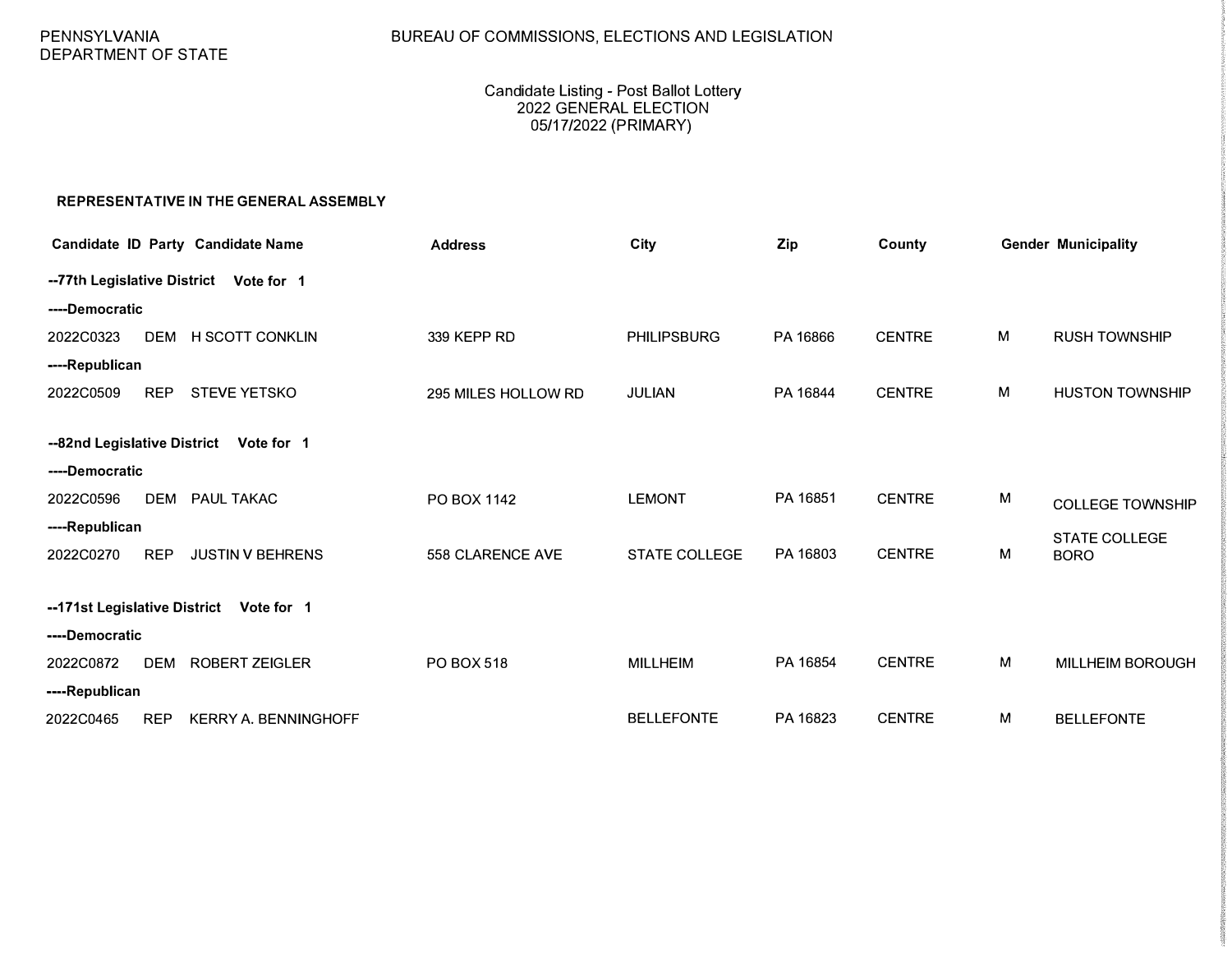## BUREAU OF COMMISSIONS, ELECTIONS AND LEGISLATION

Candidate Listing - Post Ballot Lottery 2022 GENERAL ELECTION 05/17/2022 (PRIMARY)

#### **MEMBER OF DEMOCRATIC STATE COMMITTEE**

## **--Centre County (District 14) Vote for not more than 3**

#### **----Democratic**

| 2022C0789 |            | DEM JOANNE TOSTI-VASEY | 429 N SPRING ST      | <b>BELLEFONT</b>  | PA 16823 | <b>CENTRE</b> | <b>BELLEFONTE</b>                  |
|-----------|------------|------------------------|----------------------|-------------------|----------|---------------|------------------------------------|
| 2022C0499 |            | DEM MARGARET SWOBODA   | 172 HOLTZINGER LANE  | JULIAN            | PA 16844 | <b>CENTRE</b> | <b>HUSTON TOWNSHIP</b>             |
| 2022C1453 |            | DEM LAURA SHADLE       | 1248 LONGFELLOW LANE | STATE COLLEGE     | PA 16803 | <b>CENTRE</b> | <b>FERGUSON</b><br><b>TOWNSHIP</b> |
| 2022C0268 | <b>DEM</b> | JEREMY S BREON         | PO BOX 34            | <b>AARONSBURG</b> | PA 16820 | <b>CENTRE</b> | <b>HAINES</b>                      |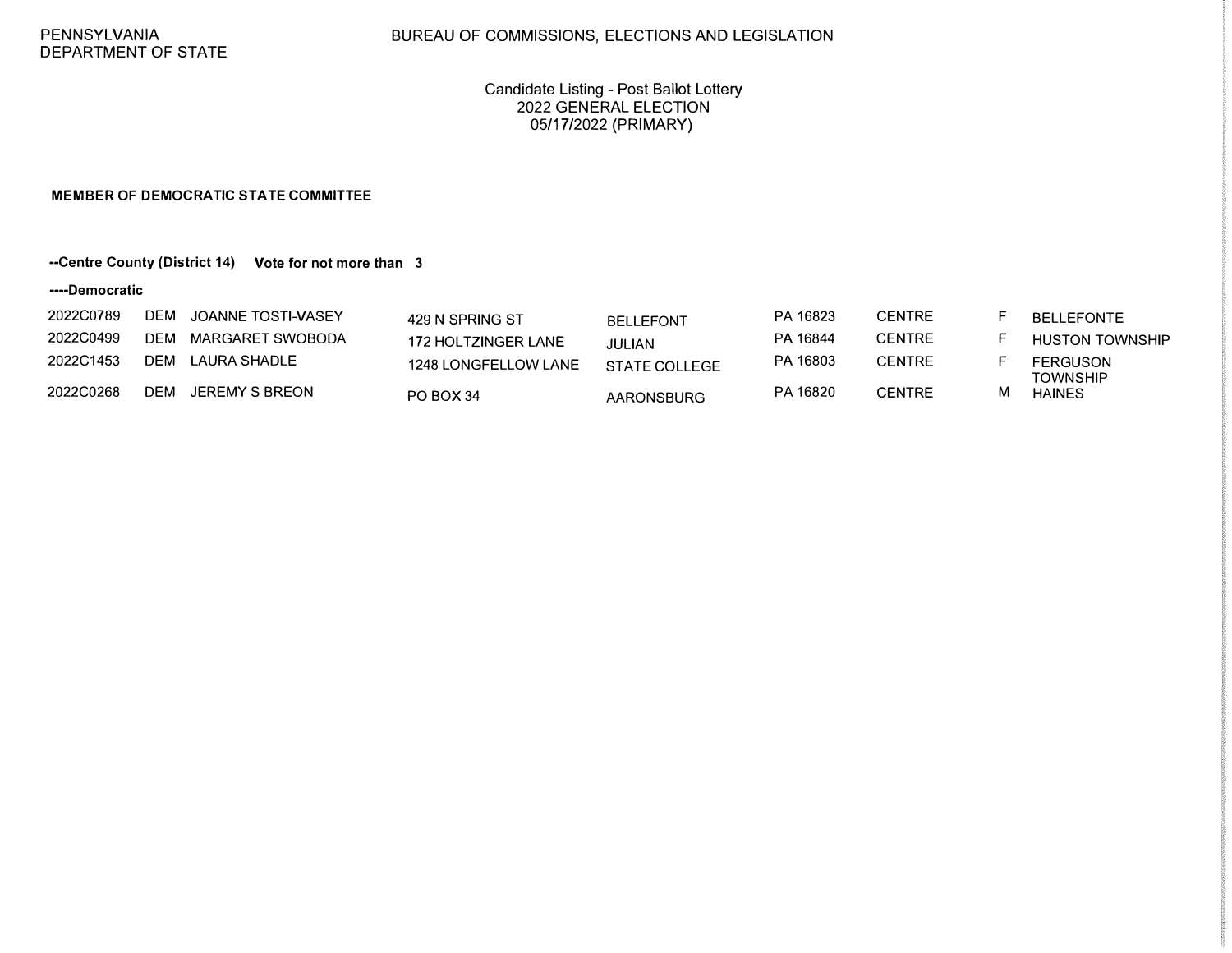## Candidate Listing - Post Ballot Lottery 2022 GENERAL ELECTION 05/17/2022 (PRIMARY)

#### **MEMBER OF REPUBLICAN STATE COMMITTEE**

|                |                                                           | Candidate ID Party Candidate Name | <b>Address</b>             | City                 | Zip       | County        |    | <b>Gender Municipality</b> |  |
|----------------|-----------------------------------------------------------|-----------------------------------|----------------------------|----------------------|-----------|---------------|----|----------------------------|--|
|                | --Centre County (District 14)<br>Vote for not more than 3 |                                   |                            |                      |           |               |    |                            |  |
| ----Republican |                                                           |                                   |                            |                      |           |               |    |                            |  |
| 2022C1292      | REP                                                       | <b>KRISTINE ENG</b>               | 2366 OAK LEAF DRIVE        | STATE COLLEGE        | PA 16803  | <b>CENTRE</b> | F. | <b>FERGUSON</b>            |  |
| 2022C1287      | <b>REP</b>                                                | <b>LUCA MIRALDI</b>               | 348 BLUE COURSE DRIVE      | <b>STATE COLLEGE</b> | PA 16803- | <b>CENTRE</b> | м  | <b>FERGUSON</b>            |  |
| 2022C1286      | <b>REP</b>                                                | <b>JACOB WERNER</b>               | 276 E. MCCORMICK AVE       | STATE COLLEGE        | PA 16801  | <b>CENTRE</b> | М  | <b>STATE COLLEGE</b>       |  |
| 2022C0688      | <b>REP</b>                                                | <b>PHYLLIS AUSTIN</b>             | 530 N. ALLEGHENY STREET    | <b>BELLEFONTE</b>    | PA 16823  | <b>CENTRE</b> | F. | BELLEFONTE BORO            |  |
| 2022C1218      | <b>REP</b>                                                | <b>RICHARD E SMEAD</b>            | 630 E BISHOP ST            | <b>BELLEFONTE</b>    | PA 16823  | <b>CENTRE</b> | м  | BELLEFONTE BORO            |  |
| 2022C0691      | <b>REP</b>                                                | <b>KATHY EVEY</b>                 | 604 BUFFALO RUN ROAD       | <b>BELLEFONTE</b>    | PA 16823  | <b>CENTRE</b> | F. | <b>BENNER TOWNSHIP</b>     |  |
| 2022C0771      | <b>REP</b>                                                | JOYCE C HAAS                      | <b>12 HIGH MEADOW LANE</b> | <b>STATE COLLEGE</b> | PA 16803  | <b>CENTRE</b> | F. | PATTON TOWNSHIP            |  |
| 2022C0685      | <b>REP</b>                                                | <b>MARK PARFITT</b>               | <b>PO BOX 231</b>          | STATE COLLEGE        | PA 16804  | <b>CENTRE</b> | М  | <b>PATTON TOWNSHIP</b>     |  |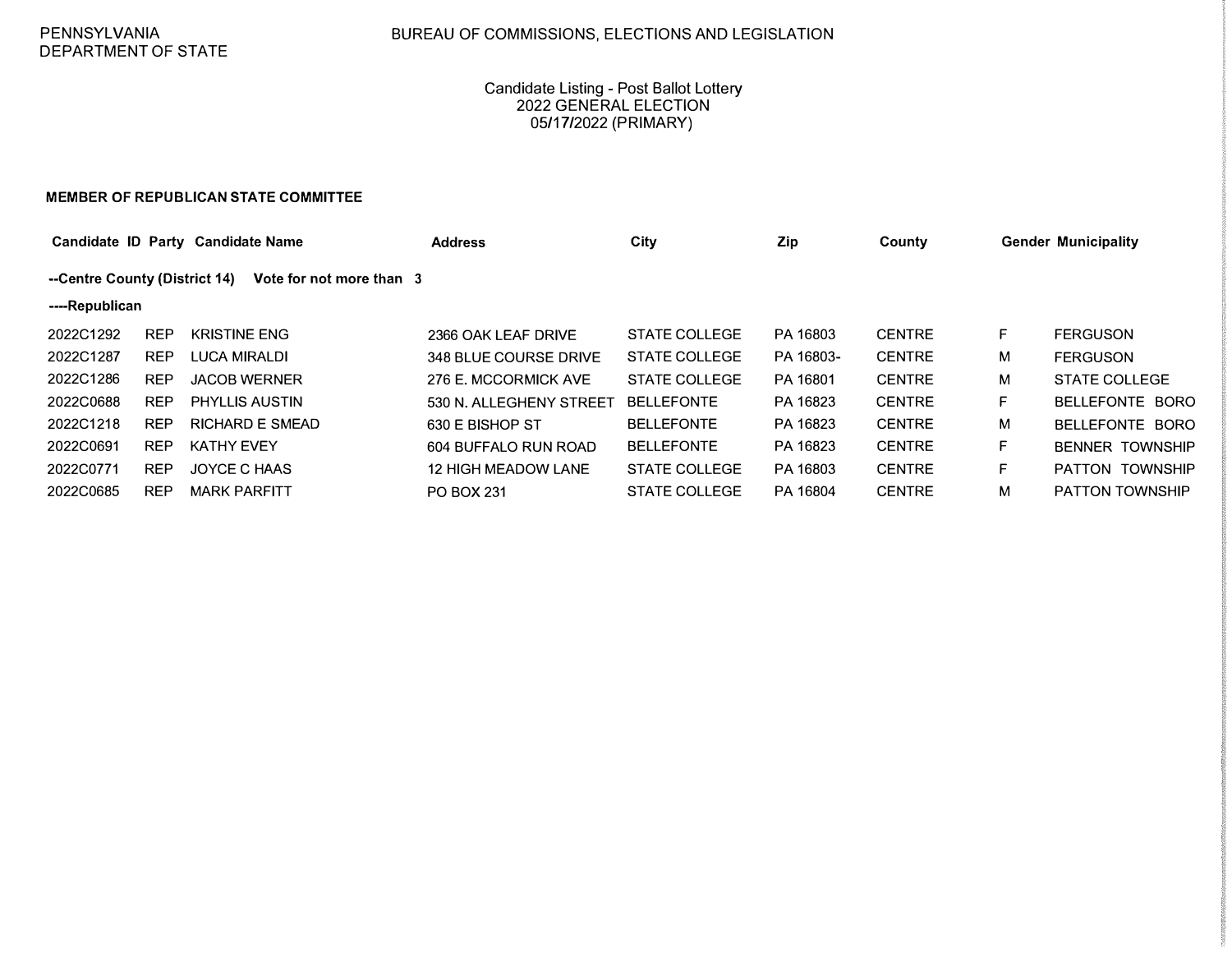| RUN DATE: 03-29-22<br>RUN TIME: 16:55:28<br>RUN USER: jlneidig | CENTRE COUNTY GOVERNMENT<br>CENTRE COUNTY ELECTIONS<br>PETITION REPORT FOR ELECTION: PRIMARY ELECTION | PAGE NUMBER:<br>RPT ID: VOT PETN RPT |  |  |  |  |
|----------------------------------------------------------------|-------------------------------------------------------------------------------------------------------|--------------------------------------|--|--|--|--|
| POSITION<br>NAME                                               | PARTY ADDRESS                                                                                         | TERM                                 |  |  |  |  |
| COUNTY WIDE OFFICE                                             |                                                                                                       |                                      |  |  |  |  |
| REP COMMITTEE COUNTY CHAIRMAN<br>MICHELLE SCHELLBERG           | R                                                                                                     | $2023 - 2026$                        |  |  |  |  |
| REP COMMITTEE COUNTY VICE-CHAIRMAN<br>JENNIFER E DELLANTONIO   | R                                                                                                     | 2023-2026                            |  |  |  |  |
|                                                                |                                                                                                       |                                      |  |  |  |  |

 $\mathcal{L}(\mathcal{A})$  and  $\mathcal{L}(\mathcal{A})$  . The set of  $\mathcal{L}(\mathcal{A})$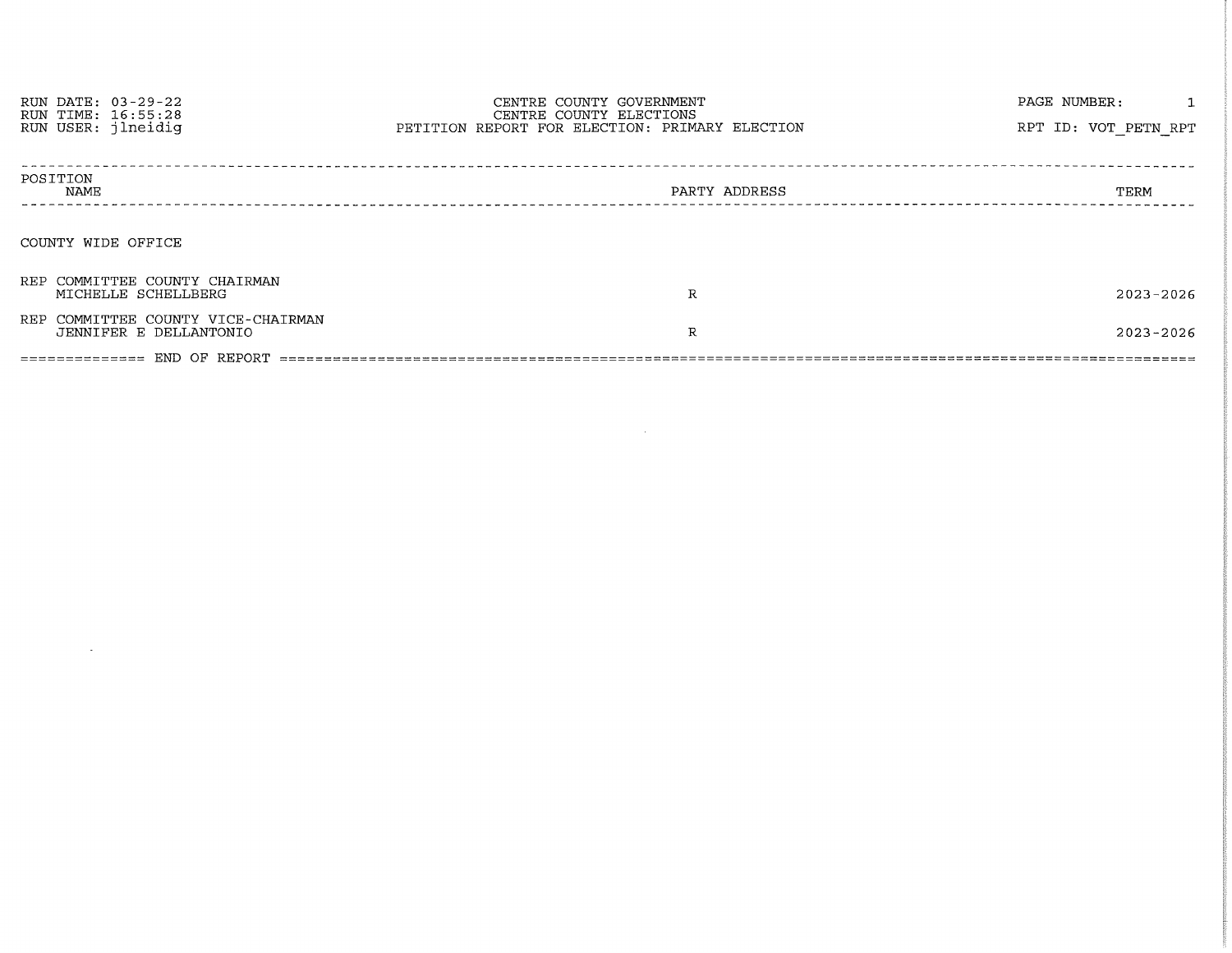| RUN DATE: 03-29-22<br>RUN TIME: 16:55:33                                                           | CENTRE COUNTY GOVERNMENT<br>CENTRE COUNTY ELECTIONS | PAGE NUMBER:                   |  |  |
|----------------------------------------------------------------------------------------------------|-----------------------------------------------------|--------------------------------|--|--|
| RUN USER: ilneidig                                                                                 | PETITION REPORT FOR ELECTION: PRIMARY ELECTION      | RPT ID: VOT PETN RPT           |  |  |
| POSITION<br>NAME                                                                                   | PARTY ADDRESS<br>----------------------------       | TERM                           |  |  |
| 01-BELLEFONTE NORTH                                                                                | WARD-1                                              |                                |  |  |
| DEMOCRATIC COMMITTEE PERSON<br>JAMES R JACKSON<br>PEGGY JACKSON<br>*** SORT REOUIRED ***           | D<br>$\mathbf{D}$                                   | $2023 - 2026$<br>$2023 - 2026$ |  |  |
|                                                                                                    |                                                     |                                |  |  |
| 02-BELLEFONTE NORTHEAST                                                                            | $WARD-1$                                            |                                |  |  |
| DEMOCRATIC COMMITTEE PERSON<br><b>JASON M MOSER</b><br>LAURA C REDDINGTON<br>*** SORT REQUIRED *** | D<br>$\mathbf{D}$                                   | 2023-2026<br>$2023 - 2026$     |  |  |
|                                                                                                    |                                                     |                                |  |  |
| 09-MILLHEIM BORO.                                                                                  |                                                     |                                |  |  |
| DEMOCRATIC COMMITTEE PERSON<br>ROBERT ZEIGLER<br>KATHERINE BLUME<br>*** SORT REOUIRED ***          | $\mathbf D$<br>D                                    | $2023 - 2026$<br>2023-2026     |  |  |
|                                                                                                    |                                                     |                                |  |  |
| 16-STATE COLLEGE BORO. NORTH                                                                       |                                                     |                                |  |  |
| DEMOCRATIC COMMITTEE PERSON<br>CYNTHIA WHITE<br>MIEKE HAECK<br>*** SORT REOUIRED ***               | D<br>D                                              | $2023 - 2026$<br>$2023 - 2026$ |  |  |
|                                                                                                    |                                                     |                                |  |  |
| 17-STATE COLLEGE BORO. NORTHEAST                                                                   |                                                     |                                |  |  |
| DEMOCRATIC COMMITTEE PERSON<br>CATHERINE DAULER<br>KARL REICHARD<br>*** SORT REOUIRED ***          | D<br>D                                              | 2023-2026<br>$2023 - 2026$     |  |  |
|                                                                                                    |                                                     |                                |  |  |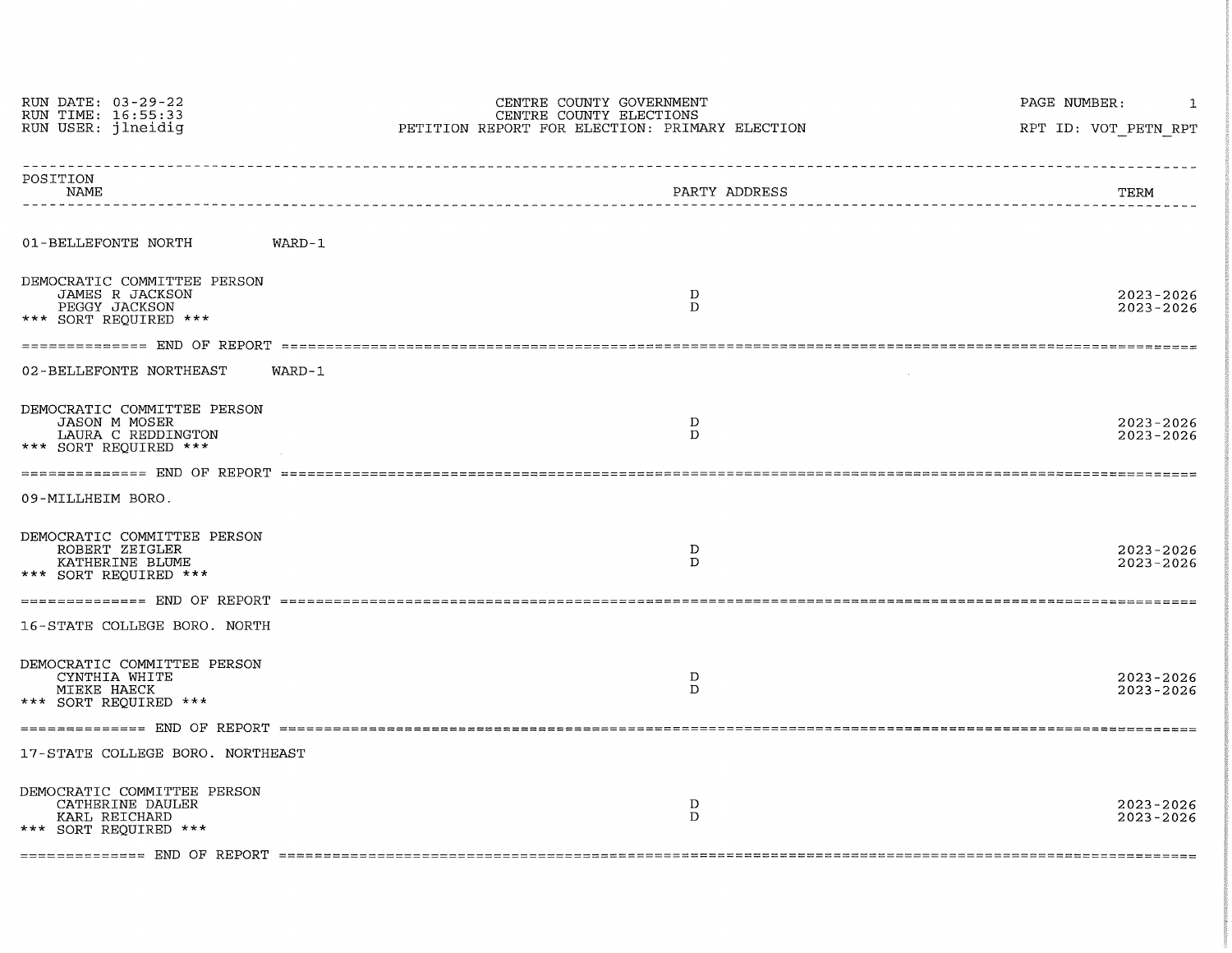| RUN DATE: 03-29-22                                                                                                  | CENTRE COUNTY GOVERNMENT                                                  | PAGE NUMBER:<br>2                           |  |  |
|---------------------------------------------------------------------------------------------------------------------|---------------------------------------------------------------------------|---------------------------------------------|--|--|
| RUN TIME: 16:55:33<br>RUN USER: jlneidig                                                                            | CENTRE COUNTY ELECTIONS<br>PETITION REPORT FOR ELECTION: PRIMARY ELECTION | RPT ID: VOT PETN RPT                        |  |  |
| POSITION<br>NAME                                                                                                    | PARTY ADDRESS<br>-----------------------------------                      | TERM<br>--------------------------          |  |  |
| 18-STATE COLLEGE BORO. NORTHWEST                                                                                    |                                                                           |                                             |  |  |
| DEMOCRATIC COMMITTEE PERSON<br>MALCOLM WOOLLEN                                                                      | D                                                                         | $2023 - 2026$                               |  |  |
|                                                                                                                     |                                                                           |                                             |  |  |
| 19-STATE COLLEGE BORO.SOUTH-1                                                                                       |                                                                           |                                             |  |  |
| DEMOCRATIC COMMITTEE PERSON<br>NICK PRESSLEY<br>MARGARET J DOBRINSKA<br><b>JENNA HENRY</b><br>*** SORT REOUIRED *** | D<br>D<br>D                                                               | 2023-2026<br>$2023 - 2026$<br>$2023 - 2026$ |  |  |
|                                                                                                                     |                                                                           |                                             |  |  |
| 20-STATE COLLEGE BORO.SOUTH-2                                                                                       |                                                                           |                                             |  |  |
| DEMOCRATIC COMMITTEE PERSON<br>SUZANNE S LAMB                                                                       | $\mathbf{D}$                                                              | 2023-2026                                   |  |  |
|                                                                                                                     |                                                                           |                                             |  |  |
| 21-STATE COLLEGE BORO.SOUTHEAST                                                                                     |                                                                           |                                             |  |  |
| DEMOCRATIC COMMITTEE PERSON<br><b>JESSE L BARLOW</b><br>ELAINE PRESTIA<br>*** SORT REOUIRED ***                     | D<br>D                                                                    | 2023-2026<br>2023-2026                      |  |  |
|                                                                                                                     |                                                                           |                                             |  |  |
| 22-STATE COLLEGE BORO. SC-1                                                                                         |                                                                           |                                             |  |  |
| DEMOCRATIC COMMITTEE PERSON<br>DOUG KEITH<br>CINDY KEITH<br>*** SORT REQUIRED ***                                   | D<br>D                                                                    | $2023 - 2026$<br>2023-2026                  |  |  |
|                                                                                                                     |                                                                           |                                             |  |  |
| 23-STATE COLLEGE BORO. SC-2                                                                                         |                                                                           |                                             |  |  |
| DEMOCRATIC COMMITTEE PERSON<br>TERRY MELTON                                                                         | D                                                                         | 2023-2026                                   |  |  |

 $\sim 10^7$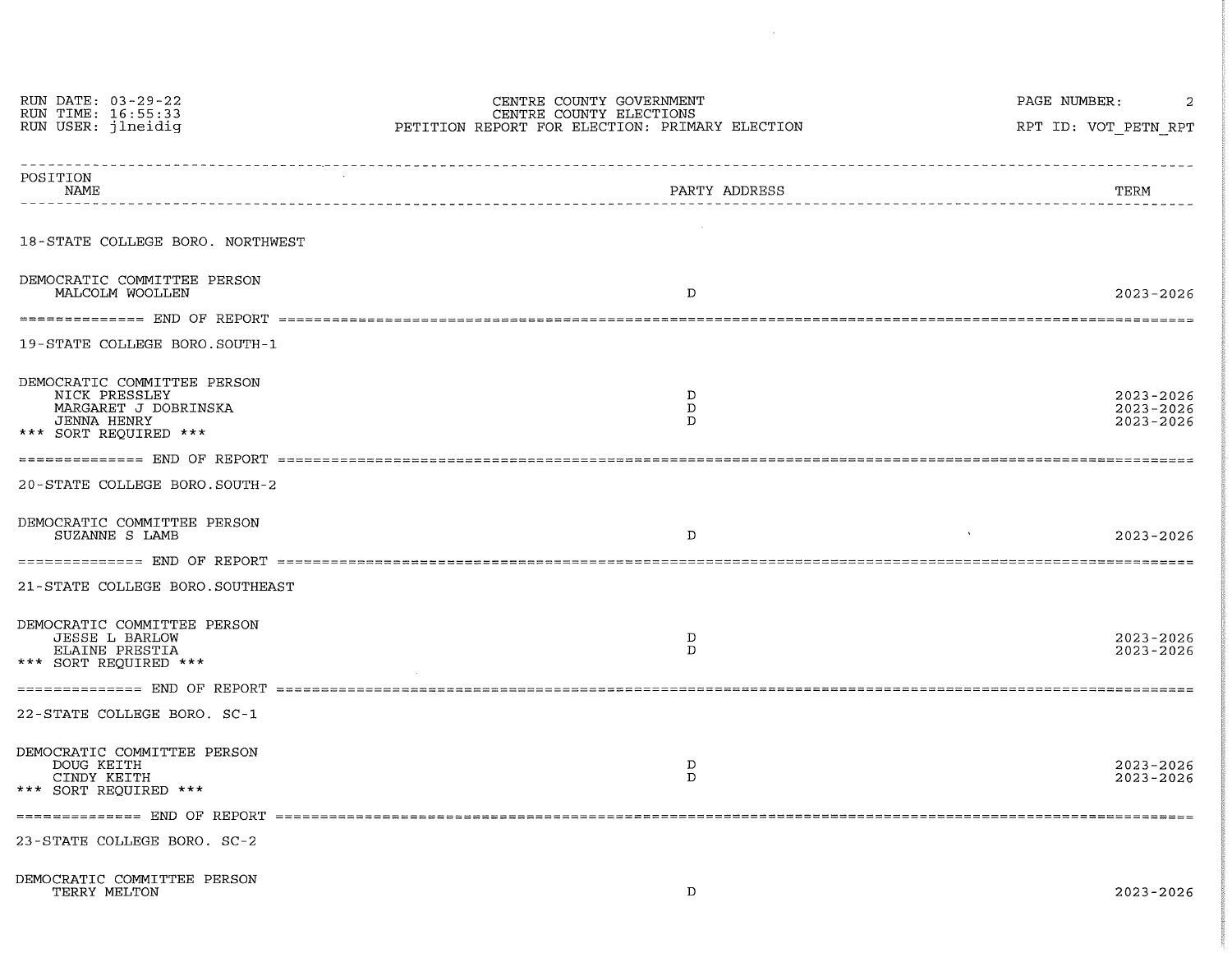| RUN DATE: 03-29-22<br>RUN TIME: 16:55:33<br>RUN USER: jlneidig                                        | CENTRE COUNTY GOVERNMENT<br>CENTRE COUNTY ELECTIONS<br>PETITION REPORT FOR ELECTION: PRIMARY ELECTION | PAGE NUMBER:<br>RPT ID: VOT PETN RPT |
|-------------------------------------------------------------------------------------------------------|-------------------------------------------------------------------------------------------------------|--------------------------------------|
| POSITION<br><b>NAME</b>                                                                               | PARTY ADDRESS<br>-------------------------------                                                      | TERM                                 |
| ROBERT MELTON<br>*** SORT REOUIRED ***                                                                | D                                                                                                     | $2023 - 2026$                        |
|                                                                                                       |                                                                                                       |                                      |
| 26 STATE COLLEGE BORO. EAST-3                                                                         |                                                                                                       |                                      |
| DEMOCRATIC COMMITTEE PERSON<br><b>JOSH PORTNEY</b><br>RYLIE COOPER<br>*** SORT REQUIRED ***           | D<br>D.                                                                                               | 2023-2026<br>$2023 - 2026$           |
|                                                                                                       |                                                                                                       |                                      |
| 31-STATE COLLEGE BORO. WEST-1                                                                         |                                                                                                       |                                      |
| DEMOCRATIC COMMITTEE PERSON<br>JIM LEOUS<br>ANA E ENRIQUEZ<br>*** SORT REQUIRED ***                   | D<br>D                                                                                                | $2023 - 2026$<br>$2023 - 2026$       |
|                                                                                                       |                                                                                                       |                                      |
| 32-STATE COLLEGE BORO. WEST-2                                                                         |                                                                                                       |                                      |
| DEMOCRATIC COMMITTEE PERSON<br>KATHLEEN MCKINNON-LACHMAN<br>PAUL M HALLACHER<br>*** SORT REOUIRED *** | D<br>D                                                                                                | 2023-2026<br>2023-2026               |
|                                                                                                       |                                                                                                       |                                      |
| 34-STATE COLLEGE BORO. WC-2                                                                           |                                                                                                       |                                      |
| DEMOCRATIC COMMITTEE PERSON<br>RITA S GRAEF                                                           | D                                                                                                     | 2023-2026                            |
|                                                                                                       |                                                                                                       |                                      |
| 36-BENNER TWP. NORTH                                                                                  |                                                                                                       |                                      |
| DEMOCRATIC COMMITTEE PERSON<br>THOMAS KALINOWSKI                                                      | D                                                                                                     | 2023-2026                            |
|                                                                                                       |                                                                                                       |                                      |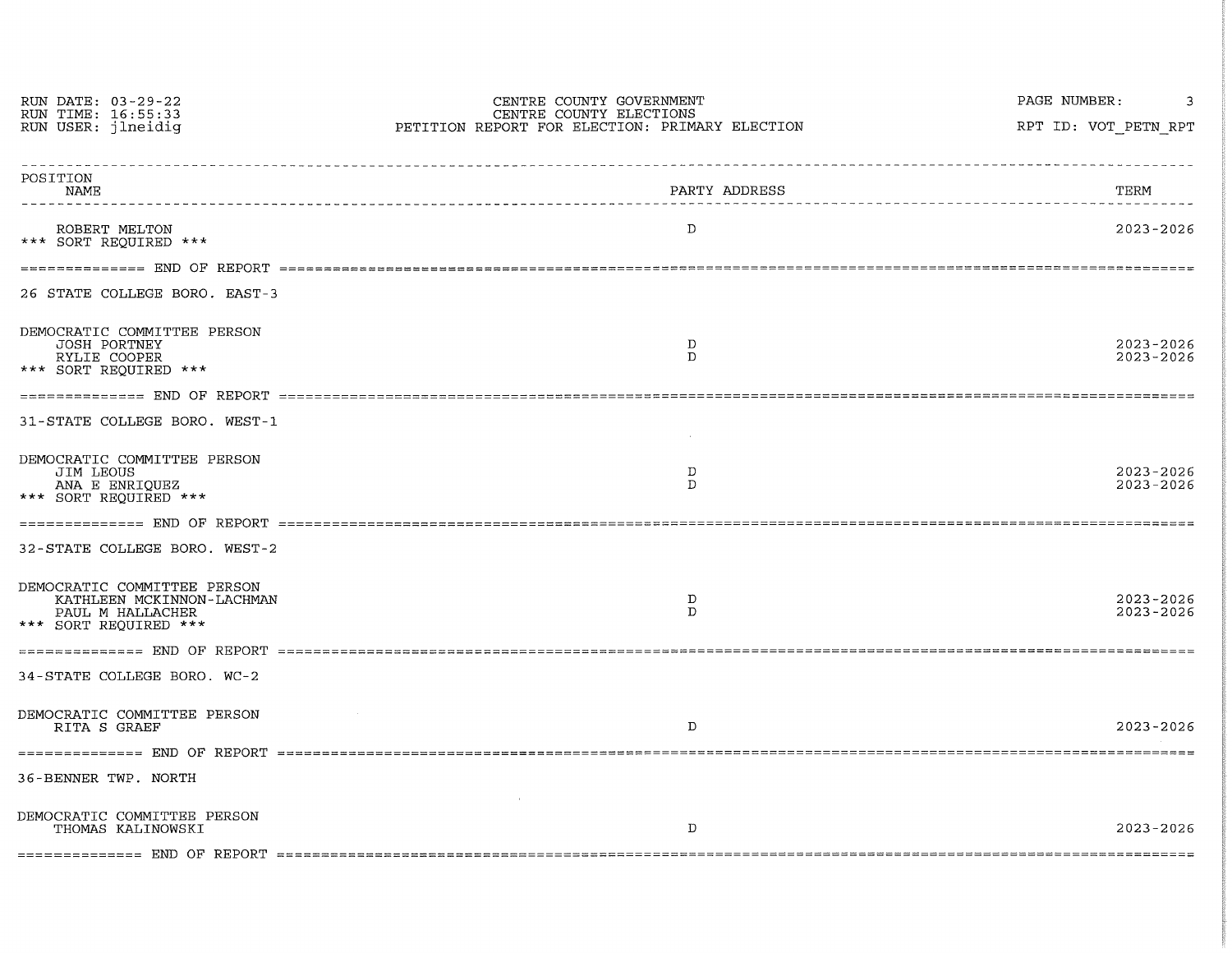| RUN DATE: 03-29-22<br>RUN TIME: 16:55:33                                                                     | CENTRE COUNTY GOVERNMENT<br>CENTRE COUNTY ELECTIONS | PAGE NUMBER:                            |  |  |  |
|--------------------------------------------------------------------------------------------------------------|-----------------------------------------------------|-----------------------------------------|--|--|--|
| RUN USER: jlneidig                                                                                           | PETITION REPORT FOR ELECTION: PRIMARY ELECTION      | RPT ID: VOT PETN RPT                    |  |  |  |
| POSITION<br>NAME                                                                                             | PARTY ADDRESS                                       | TERM                                    |  |  |  |
| 41-COLLEGE TWP. NORTH                                                                                        |                                                     |                                         |  |  |  |
| DEMOCRATIC COMMITTEE PERSON<br>JESSICA O'HARA<br>LORI SMITH<br>*** SORT REQUIRED ***                         | $\mathbf{D}$<br>$\mathcal{D}$                       | 2023-2026<br>2023-2026                  |  |  |  |
|                                                                                                              |                                                     |                                         |  |  |  |
| 42-COLLEGE TWP. SOUTH                                                                                        |                                                     |                                         |  |  |  |
| DEMOCRATIC COMMITTEE PERSON<br>MELISSA PALACIOS YAHNER<br>CHERYL BOHN<br>*** SORT REOUIRED ***               | D<br>D                                              | 2023-2026<br>$2023 - 2026$              |  |  |  |
|                                                                                                              |                                                     |                                         |  |  |  |
| 43-COLLEGE TWP. EAST                                                                                         |                                                     |                                         |  |  |  |
| DEMOCRATIC COMMITTEE PERSON<br>ANNE T DEMO<br>NICHOLAS E BEILING<br>*** SORT REQUIRED ***                    | $\mathbf D$<br>$\mathbf{D}$                         | 2023-2026<br>$2023 - 2026$              |  |  |  |
|                                                                                                              |                                                     |                                         |  |  |  |
| 44-COLLEGE TWP. WEST                                                                                         |                                                     |                                         |  |  |  |
| DEMOCRATIC COMMITTEE PERSON<br>REGAN W TAKAC                                                                 | D                                                   | $2023 - 2026$                           |  |  |  |
|                                                                                                              |                                                     |                                         |  |  |  |
| 47-FERGUSON TWP. NORTH-1                                                                                     | $WARD-2$                                            |                                         |  |  |  |
| DEMOCRATIC COMMITTEE PERSON<br>JENNIE C TASHEFF<br>STEVE TASHEFF<br>OMARI PATTERSON<br>*** SORT REOUIRED *** | D<br>D<br>D                                         | $2023 - 2026$<br>2023-2026<br>2023-2026 |  |  |  |
|                                                                                                              |                                                     |                                         |  |  |  |
| 48-FERGUSON TWP. NORTH-2                                                                                     | $WARD-2$                                            |                                         |  |  |  |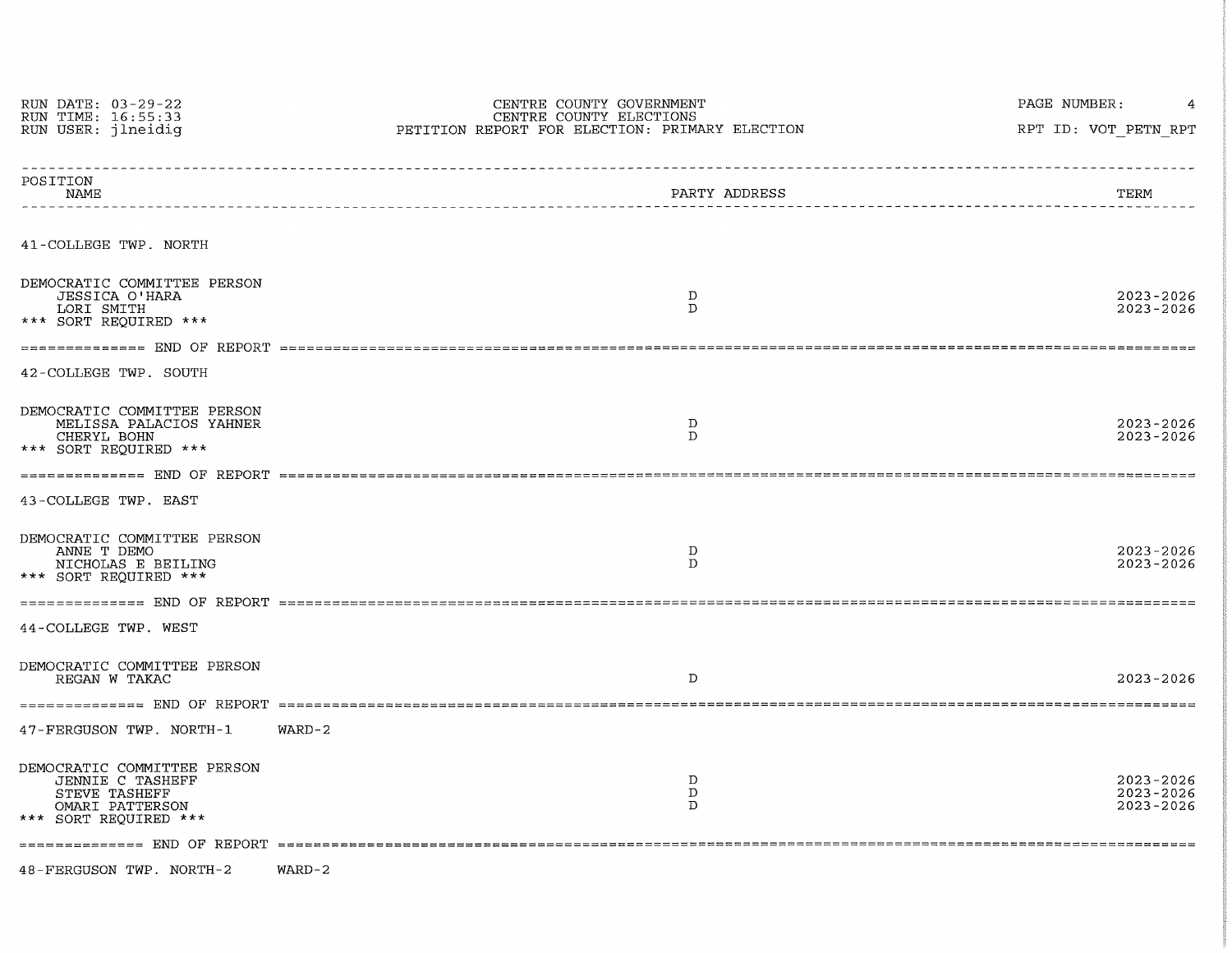| RUN DATE: 03-29-22<br>RUN TIME: 16:55:33<br>RUN USER: jlneidig                                   | CENTRE COUNTY GOVERNMENT<br>CENTRE COUNTY ELECTIONS<br>PETITION REPORT FOR ELECTION: PRIMARY ELECTION | PAGE NUMBER:<br>RPT ID: VOT PETN RPT    |
|--------------------------------------------------------------------------------------------------|-------------------------------------------------------------------------------------------------------|-----------------------------------------|
| POSITION<br>NAME                                                                                 | PARTY ADDRESS                                                                                         | TERM<br>_______________________________ |
| DEMOCRATIC COMMITTEE PERSON<br>DOROTHY EVENSEN<br>CARLA M ROSER-JONES<br>*** SORT REQUIRED ***   | D<br>D                                                                                                | $2023 - 2026$<br>$2023 - 2026$          |
|                                                                                                  |                                                                                                       |                                         |
| 49-FERG. TWP. NORTHEAST-1                                                                        | $WARD-3$                                                                                              |                                         |
| DEMOCRATIC COMMITTEE PERSON<br>KATHLEEN MARION SCHWARTZ<br>SUSAN WERNER<br>*** SORT REOUIRED *** | D<br>D                                                                                                | 2023-2026<br>$2023 - 2026$              |
|                                                                                                  |                                                                                                       |                                         |
| 50-FERG. TWP. NORTHEAST-2                                                                        | $WARD-3$                                                                                              |                                         |
| DEMOCRATIC COMMITTEE PERSON<br>JOY VINCENT-KILLIAN<br>PATRICIA STEPHENS<br>*** SORT REOUIRED *** | D<br>D                                                                                                | $2023 - 2026$<br>$2023 - 2026$          |
|                                                                                                  |                                                                                                       |                                         |
| 51-FERGUSON TWP. EAST                                                                            | $WARD-1$                                                                                              |                                         |
| DEMOCRATIC COMMITTEE PERSON<br>ERIK DENLINGER<br>CATHERINE M VANDENBERG<br>*** SORT REQUIRED *** | D<br>$\mathbf{D}$                                                                                     | $2023 - 2026$<br>2023-2026              |
|                                                                                                  |                                                                                                       |                                         |
| 52-FERGUSON TWP. WEST                                                                            | WARD-1                                                                                                |                                         |
| DEMOCRATIC COMMITTEE PERSON<br>ANDREW MCKINNON                                                   | D                                                                                                     | $2023 - 2026$                           |
|                                                                                                  |                                                                                                       |                                         |
| 54-HAINES TWP.                                                                                   |                                                                                                       |                                         |
| DEMOCRATIC COMMITTEE PERSON<br>ANDREA L VONADA<br>JEREMY S BREON<br>*** SORT REQUIRED ***        | D<br>D                                                                                                | $2023 - 2026$<br>$2023 - 2026$          |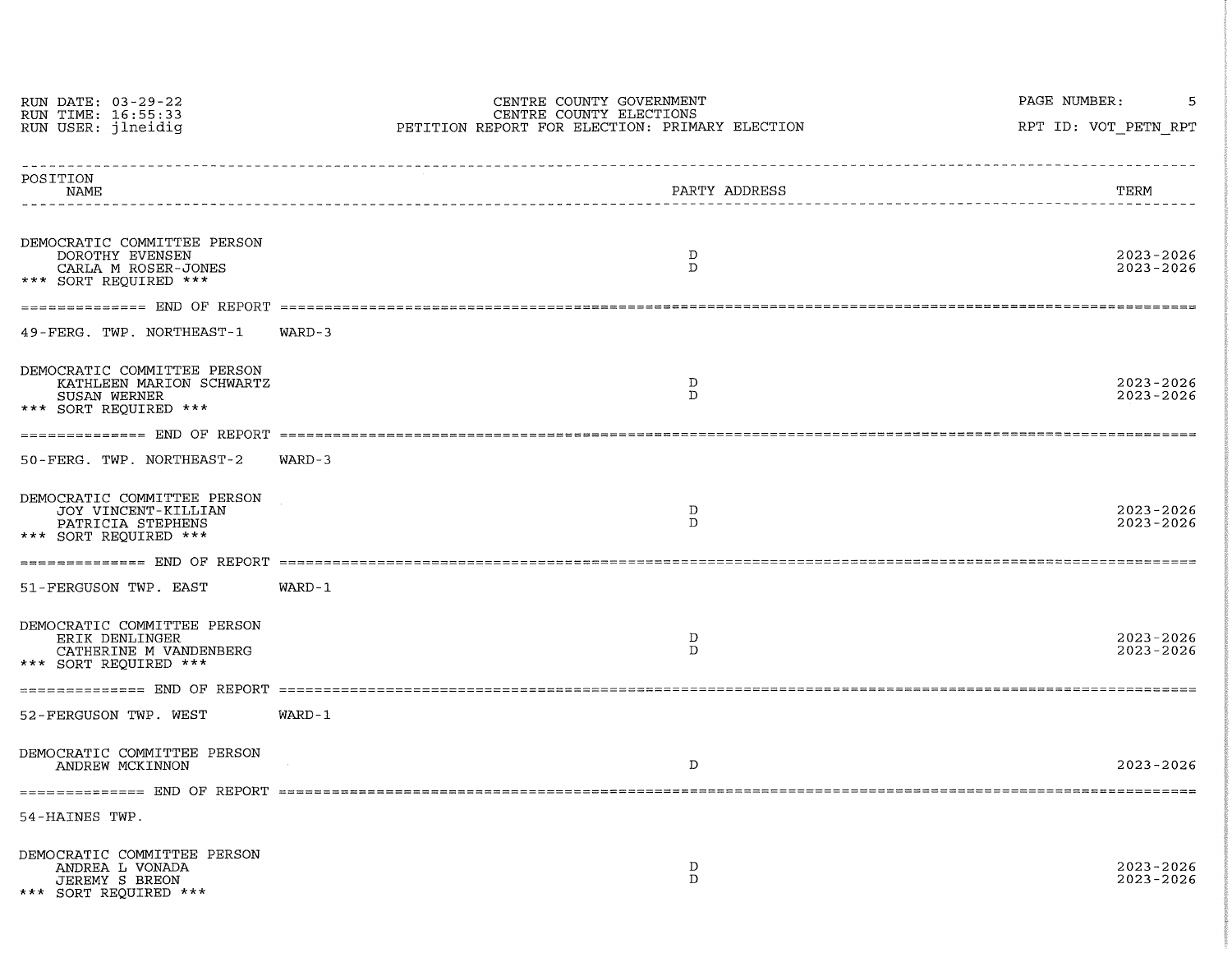| RUN DATE: 03-29-22<br>RUN TIME: 16:55:33<br>RUN USER: jlneidig                                                          | CENTRE COUNTY GOVERNMENT<br>CENTRE COUNTY ELECTIONS<br>PETITION REPORT FOR ELECTION: PRIMARY ELECTION | PAGE NUMBER:<br>RPT ID: VOT PETN RPT   |
|-------------------------------------------------------------------------------------------------------------------------|-------------------------------------------------------------------------------------------------------|----------------------------------------|
| POSITION<br>NAME                                                                                                        | PARTY ADDRESS<br>____________________ <b>______</b> _                                                 | <u>____________________</u> __<br>TERM |
| 56-HARRIS TWP. EAST                                                                                                     |                                                                                                       |                                        |
| DEMOCRATIC COMMITTEE PERSON<br>KEN KLINE SMELTZER<br>DIANNE GREGG<br>*** SORT REOUIRED ***                              | D<br>$\mathbf{D}$                                                                                     | 2023-2026<br>$2023 - 2026$             |
|                                                                                                                         |                                                                                                       |                                        |
| 57-HARRIS TWP. WEST<br>DEMOCRATIC COMMITTEE PERSON<br>ROBERT POTTER<br><b>JENNIFER WAGNER</b><br>*** SORT REQUIRED ***  | D<br>D                                                                                                | $2023 - 2026$<br>$2023 - 2026$         |
|                                                                                                                         |                                                                                                       |                                        |
| 59-HUSTON TWP.                                                                                                          |                                                                                                       |                                        |
| DEMOCRATIC COMMITTEE PERSON<br>MARGARET SWOBODA                                                                         | D                                                                                                     | $2023 - 2026$                          |
|                                                                                                                         |                                                                                                       |                                        |
| 64-PATTON TWP. NORTH-1<br>DEMOCRATIC COMMITTEE PERSON<br>TAMARA A DOWNSBROUGH<br>MARY M DUPUIS<br>*** SORT REOUIRED *** | D<br>$\mathbf{D}$                                                                                     | $2023 - 2026$<br>$2022 - 2026$         |
|                                                                                                                         |                                                                                                       |                                        |
| 65-PATTON TWP. NORTH-2                                                                                                  |                                                                                                       |                                        |
| DEMOCRATIC COMMITTEE PERSON<br>ERIC DOBERSTEIN<br>DAN TREVINO<br>*** SORT REOUIRED ***                                  | D<br>$\mathbf{D}$                                                                                     | $2023 - 2026$<br>$2023 - 2026$         |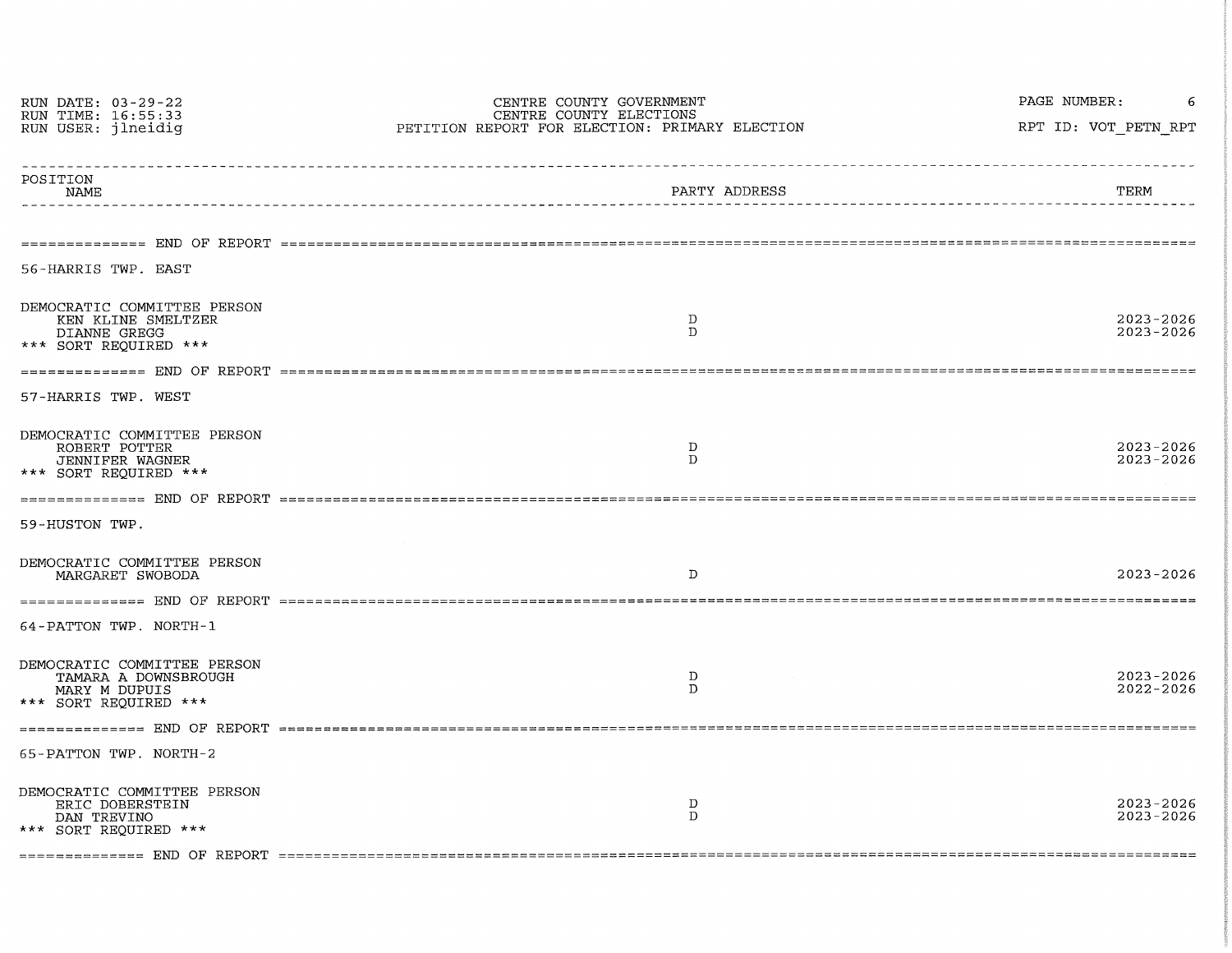| RUN DATE: 03-29-22<br>RUN TIME: 16:55:33<br>RUN USER: jlneidig                              | CENTRE COUNTY GOVERNMENT<br>CENTRE COUNTY ELECTIONS<br>PETITION REPORT FOR ELECTION: PRIMARY ELECTION | PAGE NUMBER:<br>RPT ID: VOT PETN RPT |
|---------------------------------------------------------------------------------------------|-------------------------------------------------------------------------------------------------------|--------------------------------------|
| POSITION<br>NAME                                                                            | _______________________<br>PARTY ADDRESS                                                              | TERM                                 |
| 66-PATTON TWP. SOUTH-1                                                                      |                                                                                                       |                                      |
| DEMOCRATIC COMMITTEE PERSON<br>BRANDIN MCDONOUGH                                            | $\mathbf{D}$                                                                                          | 2023-2026                            |
| 67-PATTON TWP. SOUTH-2                                                                      |                                                                                                       |                                      |
| DEMOCRATIC COMMITTEE PERSON<br>PATRICIA A MONTEITH                                          | D                                                                                                     | $2023 - 2026$                        |
| 68-PATTON TWP. SOUTH-3                                                                      |                                                                                                       |                                      |
| DEMOCRATIC COMMITTEE PERSON<br>BETSY WHITMAN                                                | D.                                                                                                    | 2023-2026                            |
| 71-POTTER TWP. SOUTH                                                                        |                                                                                                       |                                      |
| DEMOCRATIC COMMITTEE PERSON<br>MARGERY C LUDWIG                                             | D                                                                                                     | $2023 - 2026$                        |
| 78-SPRING TWP. NORTH                                                                        |                                                                                                       |                                      |
| DEMOCRATIC COMMITTEE PERSON<br>BARBARA G GALLO<br>LYNNE E HERITAGE<br>*** SORT REQUIRED *** | D<br>$\mathbf{D}$                                                                                     | $2023 - 2026$<br>2023-2026           |
| 84-WALKER TWP. WEST                                                                         |                                                                                                       |                                      |
| DEMOCRATIC COMMITTEE PERSON<br>DAN MICHAEL LONG                                             | D                                                                                                     | $2023 - 2026$                        |
|                                                                                             |                                                                                                       |                                      |